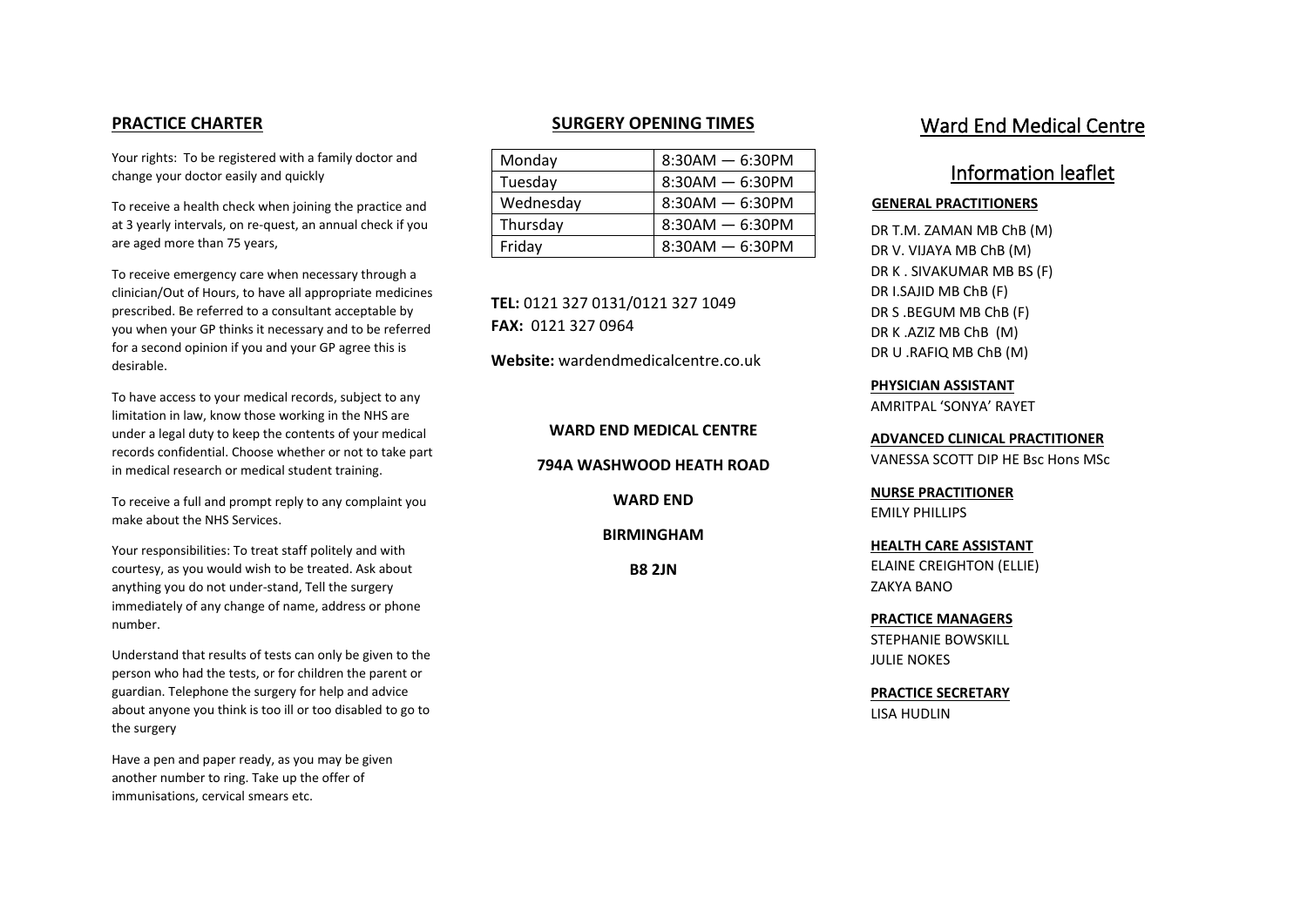### **Booking appointments**

All patients are seen by appointment. Appointments are available to book either on line, or via telephone, and can be booked up to two weeks in advance.

Appointments are available from 8.30AM until 6.00PM. Please note appointment hours vary for each GP.

 the practice on 0121 327 0131 or 1049 in order that the if you cannot keep your appointment, please cancel by ringing appointment can be offered to another patient.

#### **Out of Hours**

redirected to the BADGER out of hours. Before 8.30AM and after 6.30PM each day the phone lines are

Advice and support can also be obtained via the NHS 111 service.

#### **Telephone triage**

Telephone triage will be offered to patients enquiring about the availability of some day appointment. This will involve patient details being taken and placed on the triage list. The on call doctor then returns your call, and helps to resolve any concerns that you may have. Should you need to be seen by the doctor , it will be the triage doctor's discretion and an appointment times may be given.

#### **Home visits**

Home visits are made at the discretion of the doctor and are only for patients who are housebound. If a visit is necessary please telephone the surgery be-fore 10am each day.

### **Carers**

If you would like to be registered with us as a carer, or a patient with a carer, please let the reception team know or complete a referral form.

#### **Attending the surgery**

When you arrive at the surgery report to Reception where you will be booked in. The Receptionist is your first link with the surgery and will give you any help you need with non-medical problems .

### **Test results**

Test Results will be given only to the person who has had the test (or the parent of a child under 16 years of age). Please ring after 1.30pm to find out if the result is back. You should be prepared to identify yourself, saying which test or tests were carried out and when. If you had several tests done then it is important that you check when all of them are back.

Tests take the following times to return to the Doctor: Most Blood tests3 Working Days, X Rays3-4 Weeks. Urine tests4 Working Days, Smears4-6 Weeks

### **Minor surgery**

Doctors perform surgical procedures such as minor skin operations, wart and skin tag removals and joint injections.

### **Cervical smears**

The practice nurse holds smear clinics during the week. This is a most important test, which helps detect cancer of the cervix.

### **Family planning**

A wide range of family planning advice is offered by the practice.

### **Private services**

Some Services are not available on the NHS, e.g. private sick notes, endorsement of private insurance claims, private medical examinations, etc. Travel Vaccines. There is a Charge for these services please ask a receptionist for details.

#### **Disabled access**

All practice services take place on the ground floor which is easily accessible by wheelchair.

### **Nursing Services**

- Family planning
- Phlebotomy
- ECG's
- Infant and Adult Immunisations
- Cervical Smears
- Dressings & removal of clips/stitches
- Chronic Disease reviews such as asthma, hypertension, Diabetes and hypothyroid
- Lifestyle checks
- Travel Immunisations

### **Repeat prescriptions.**

Patients on regular medication will be issued with a repeat prescription slip. This slip should be handed to the receptionist at least 48 working hours before the medication is required, having marked the items you require. If you provide a stamped addressed envelope we will post your prescription to you. Please allow adequate time for it to reach you by post. Repeat prescriptions are issued at the GP's discretion.

Please telephone the surgery after 11am to request repeat medications.

#### **Maternity services**

Ante-natal and post-natal care is provided by the Mid-wife and the GP's. An ante-natal clinic is held each Wednesday afternoon by our midwife.

Baby clinics for 6 week checks will be carried out by the Practice Nurse and Doctor.

Post Natal Examinations can be carried out at 8 weeks by the Doctor together with baby's first immunisation.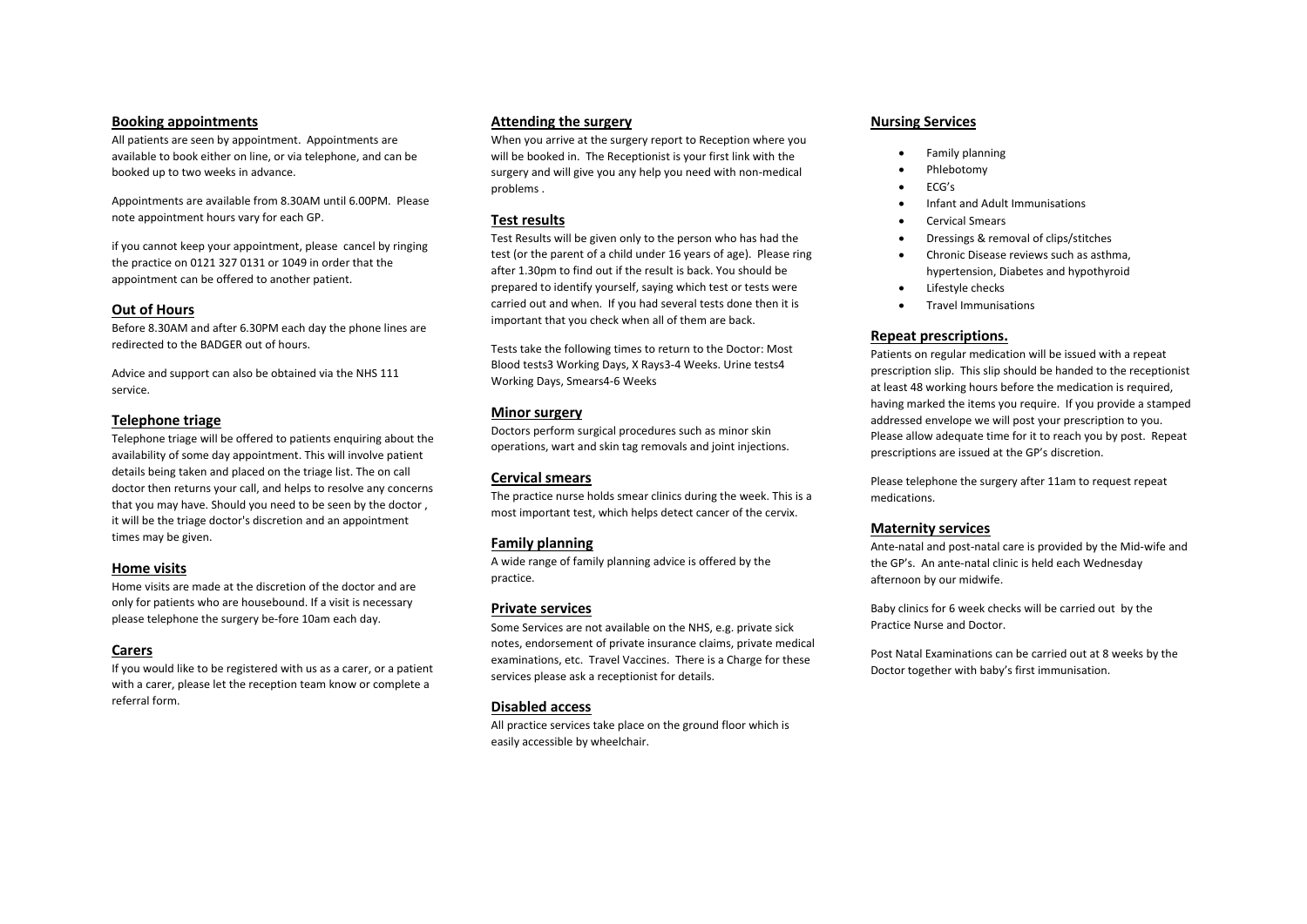Receptionists: they will always do their best to pro-vide you with an appointment as soon as possible and to solve any other problems you may have. However, they are often very busy so Information Act 2000 public sector organisations such as ours We aim to treat our patients courteously at all times and please try to be patient. However, they ar

hours for chronic disease management clinics, dressings, and the controller controller controller controllers are violent or against any of our staff or patients. If patients are violent or immunisations, cervical smears, etc. Urgent cases can usually be fitted in at short notice.

Health care assistants: are available by appointment for blood tests, basic health checks, new patient medicals, blood pressure we will find a private area for this discussion. **On Line Services**  checks etc. Please ask the receptionist if you are unsure whether you should see a Nurse or the HCA.<br>The practice uses computers in almost all aspects of its day-to-<br> $\frac{1}{2}$ 

If you have any problems which the receptionists cannot deal with, or have any suggestions to make, then they may be able to help. education. Patients' records are held on the computer in

District nurses: attend patients at home and at the local clinic.<br>The practice complies with the Data Protection and Access to

 DNA (Did not Attend) letter will be sent if you fail to attend. • To help you get other services—this requires your Assistant for a new patient medical check. Can you please make sure you attend booked appointments. A • To provide further medical treatment for you completed an appointment will be made with a Healthcare Please note your name may be removed if you DNA on more consent than 3 occasions. • When there is a duty to others– where anonymised **Parking** 

All patients have an allocated named GP who is re-sponsible for services e.g. for diabetic care. patients overall care at the practice. If you wish to know who your named GP is, or have a preference, please contact the practice who will make reasonable efforts to accommodate this re-quest.

Along with the Doctor's, the following staff are here to help Information about your personal treatment and care will medical records in order to do their jobs. These members of confidentiality as the server here to the st you: normally be something you will discuss with the healthcare staff are bound by the same rules of confidential staff are bound by the same rules of confidential staff. professionals with whom you come into contact. However, there may be other issues about which you would like further information. In order to comply with the Freedom of **ZERO TOLERANCE**  have to routinely publish information whenever possible. For Practice nurses: are available by appointment dur-ing surgery further information please refer to our website<br>www.wardendmedicalcentre.co.uk

#### **Patient Information and Confidentiality**

 sensitive matters. If you are not comfortable at the front desk We recognise that there may be times you wish to discuss

day activities. The computer is also used during consultations whether you should see a nurse of the HCA.<br>
day activities. The computer is also used during consultations and helps to heart includes appointment booking and prescription requests.<br>Admin team: Look after the day-to-day ru as it enables us to keep our records up to date and helps to maintain an efficient register of all our patients. It is an invaluable tool in preventative medicine, screening and accordance with the guidelines of the DATA PROTECTION ACT. **Registering with the Practice** 

Health visitor: is based at Hodge Hill Primary Care centre. Medical Records legislation and holds both written and code details and they will confirm if you are within area. If you electronic medical records for patients, neither of which is are not within the core practice area, we will explain our Community midwife: the ante-natal clinics are held at the disclosed to a third party without the patient's written per-<br>Practice. mission. Identifiable information about you will be shared with

- 
- 
- 

If you do not wish anonymous information about you to be used in such a way, please let us know.

**The practice teams**<br>Along with the Decter's the following staff are best to help **Freedom of Information Reception** and administration staff require access to your<br>Along with the Decter's the following staff are best to

 abusive, they will be warned to stop their behaviour. If they We take seriously any threatening, abusive or violent behaviour persist, we may exercise our right to take action to have them removed, immediately if necessary.

Ward End Medical Centre now offer on line services this Patients can also request to view their medical record summary on line. This will include allergies, prescription history. Please ask reception staff if you wish to sign up for this service.

area, please inform the receptionist of your address and post

others in the following circumstances: When registering with the practice you will be asked to<br>**DNA Appointments** and a state of this has be able to the state of the state of the state of this has be this has b complete a New Patient Medical Form. Once this has been

plenty of parking in the nearby streets. Parking on the patient information will be used at local and national Please do NOT park on the surgery forecourt; it might stop the **Allocated Named GP level to help Public Health and Government plan** Doctor getting to an emergency when sec-onds count. There is forecourt is for surgery staff only or registered disabled patients.